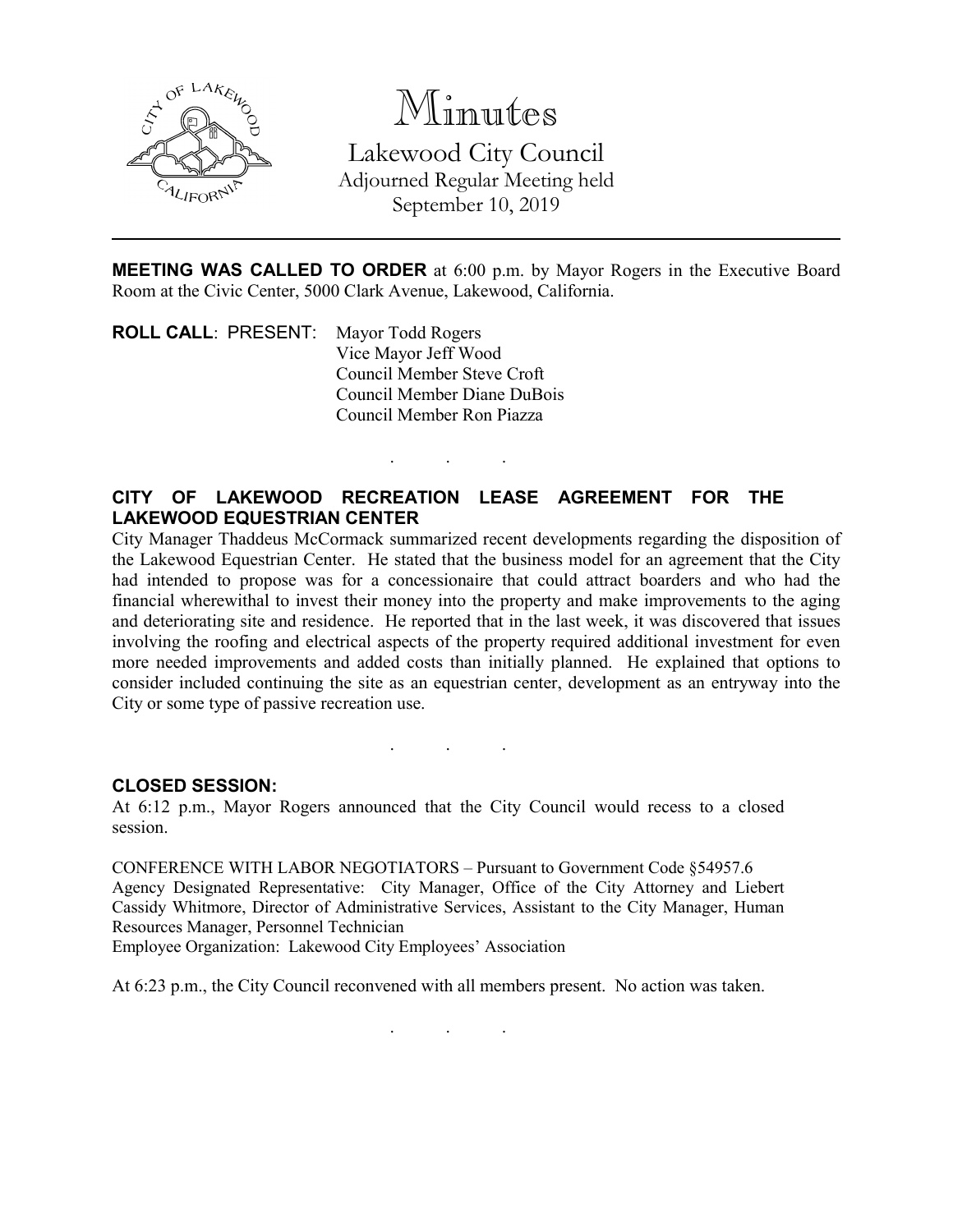Valarie Frost, Director of Recreation and Community Services, displayed slides and made a presentation based on the report in the agenda. She provided a brief history of the Lakewood Equestrian Center by stating that Glenn Spiller had purchased the property in 1946 and operated the stables as a working ranch prior to selling the property to Juan de Cordova. She reported that the City had purchased the property in December 1979 and Sandie Mercer Stables Inc. began operating the facility in 1987 on a twenty-five year contract. She described the Equestrian Center activities, boarding and programs and explained that the original agreement had been amended ten times since its expiration in 2012 with periodic extension noting that the current agreement was effective through September 30, 2019. She further stated that a user survey had been conducted and a City-led user's roundtable had been held in January. Ms. Frost indicated that following direction from the Park Development Committee, staff solicited proposals for an experienced and qualified equestrian center concessionaire to improve, operate and maintain the Lakewood Equestrian Center. She stated that five proposals had been received and after a rating and background investigation process, Michele Bloomquist Training Stables, doing business as GRB Ranch, was selected to enter into a lease agreement with the City to operate and maintain the Lakewood Equestrian Center beginning October 1, 2019. She explained that the recommended ten year lease agreement had a one year probationary period at which time, the concessionaire would be closely evaluated on performance, conduct, aptitude and abilities. Ms. Frost noted that monthly lease fees to the City would be five percent of all gross receipts and the lessee would pay three percent of gross receipts into a capital improvement fund during the first year of the lease term and then again during the fourth through tenth years. She added that the term length and fees supported the City's interests in working with a concessionaire who would provide the financial resources needed to initiate and complete much needed facility improvements. She presented GRB Ranch's investment plan; estimated rent to the City; and revenue-expenditure estimates. She identified facility improvements that had been made such as the ADA restroom trailer and ramp; paved ADA parking area; office trailer and ramp; fencing along Carson Street and termite treatment on the residential house. She continued by stating that future facility improvements would include demolition of several structures; repair or replacement of the residential housing and tree maintenance.

Ms. Frost introduced Michele Bloomquist and her daughter, Hailey Bloomquist, as well as Recreation and Community Services commissioners, Kirk Real, Dave Allen and Ted Spaseff, along with department staff, who were in attendance.

Mr. McCormack explained that staff had been in negotiations with Southern California Edison regarding the lease amount. He further stated that some of the property improvements might be accomplished with potential grant funds.

Responding to questions from Council Member Piazza and Council Member DuBois, Ms. Frost stated that the horses currently boarded at the Equestrian Center required ongoing care and that a contingency plan for continued operation could last from six months to a year. She reported that a subcontractor could be hired to manage the property and the horses but regardless of such action, remediation costs would run from \$500,000 to \$1 million.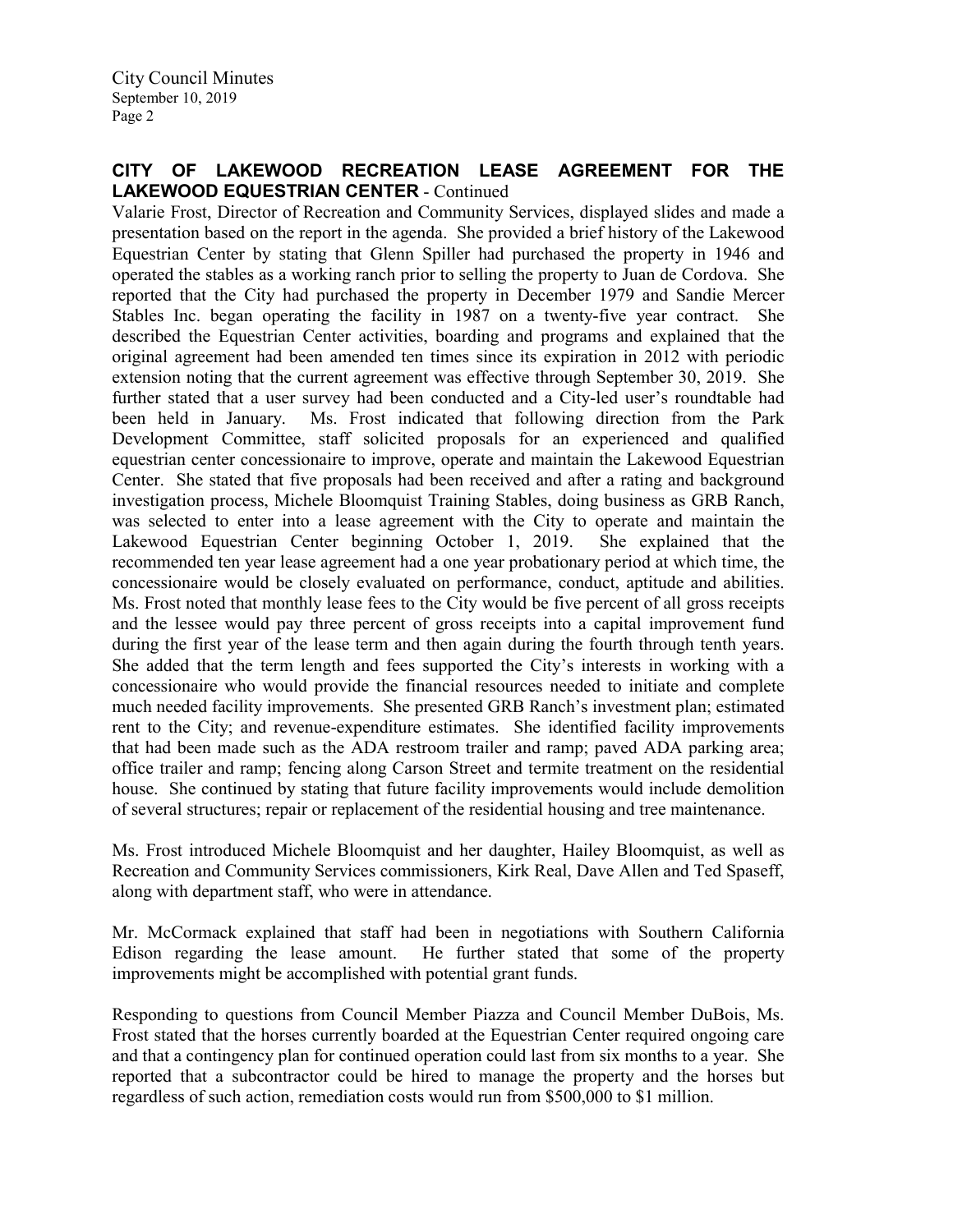Steve Skolnik, City Attorney's Office, responded to Council Member Croft's inquiry by stating that the value of the property was dependent on its use, which might require rezoning, as well as the current market.

In response to Mayor Roger's question regarding the number of boarders, Ms. Frost reported that of the seventy seven horses boarded at the Lakewood Equestrian Center, there were eight horses owned by Lakewood residents.

Ms. Frost confirmed for Council Member Croft that since boarder agreements were between the horse owners and Sandie Mercer, they could not be terminated by the City and that a new concessionaire would have a similar arrangement.

Council Member Piazza, Council Member Croft and Mayor Rogers expressed the preference to retain the Equestrian Center use noting the intangible benefits involved; however, citing the responsibility and accountability to Lakewood residents, it was stated that such a substantial financial investment could not be supported.

. . .

At 7:21 p.m., the Adjourned Regular Meeting of the City Council was recessed for the Regular Meeting of the Lakewood City Council. At 8:45 p.m., the Adjourned Regular Meeting was reconvened.

. . .

## **CITY OF LAKEWOOD RECREATION LEASE AGREEMENT FOR THE LAKEWOOD EQUESTRIAN CENTER** - Continued

Mr. McCormack stated that with the dynamic aspects of the situation, such as the elimination of the initially selected vendor and the discovery of the hazardous conditions to the property, retaining the use of the property as an equestrian center had become a challenge. He explained that there were also costs involved with winding down the property for non-equestrian use.

Responding to Council Member DuBois' inquiries regarding the property, Mr. McCormack explained that the business model required a caretaker, who could potentially reside in a trailer onsite; however, the proposal was a non-starter without the house for Ms. Bloomquist.

Mr. Skolnik clarified for Mayor Rogers that the proposed agreement had not been set up for a substantial investment from the proposed vendor initially as the anticipated revenues would be spread over multiple years. He further stated that due to the one year probationary period, there was no requirement for the vendor to expend any funds in the first year as there was no guarantee that she would stay on.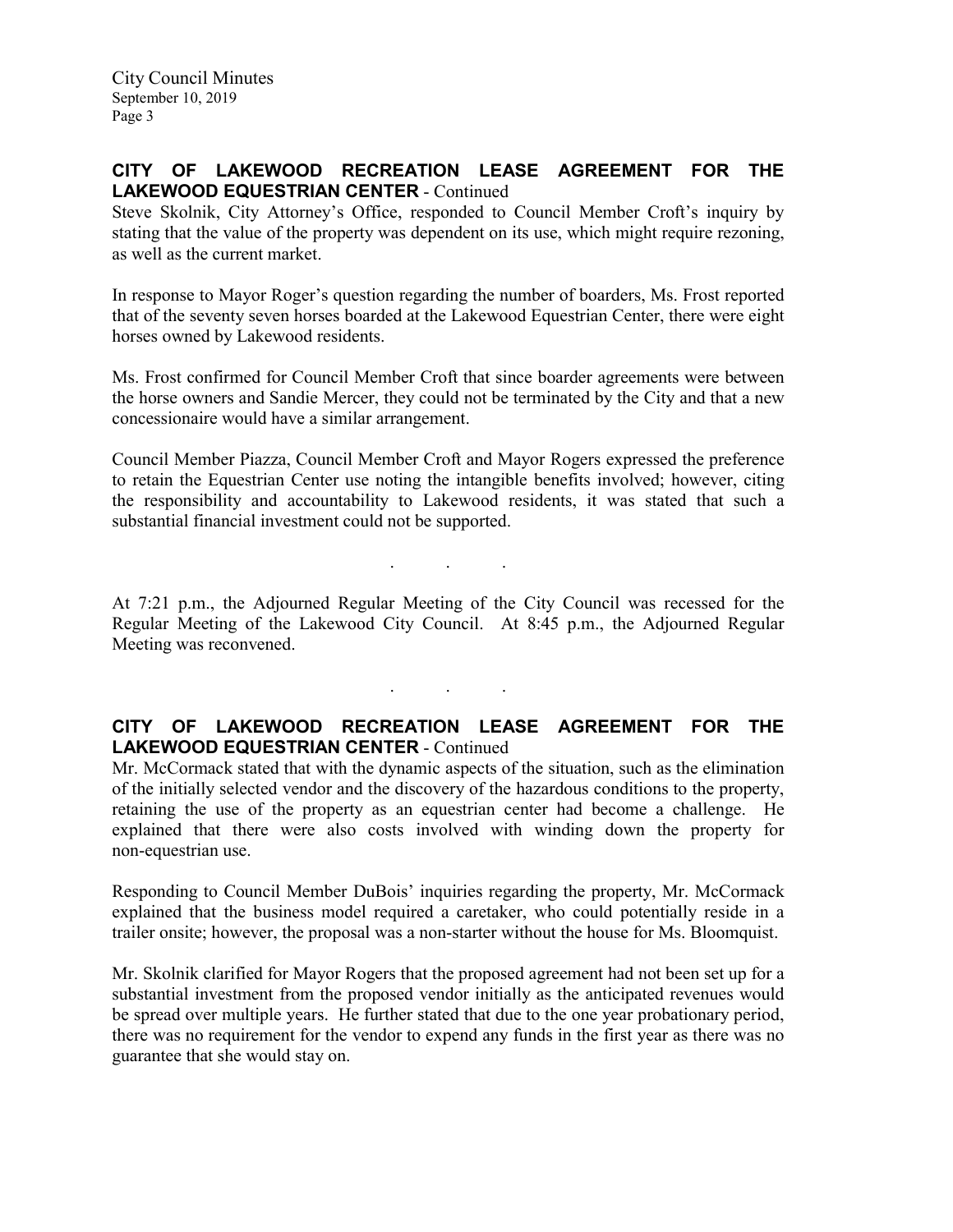Council Member Croft concurred with Council Member Piazza's assessment on the difficulty with justifying support for such an investment particularly in light of the fact that it benefited only a few residents. He requested additional information on the City's legal obligations; boarding and time constraints; the decommissioning process; continuing the Edison license; and maintaining the path within Rynerson Park. He indicated the importance of determining options for alternate uses and suggested beginning the process of notification to any current boarders in order to start the clock.

Vice Mayor Wood expressed agreement with his colleagues and indicated that properly disposing of the some of the structures at the property would require a significant outlay that could be better spent elsewhere. He observed the difficulty with supporting a center that was not a premier facility.

Ms. Frost stated that staff's intent had been to develop a lease agreement that not only allowed for someone to invest in the property but also to provide oversight for the City's and lessee's responsibilities and to address insurance standards as recommended by CJPIA as well as current environmental issues.

Council Member DuBois spoke in favor of retaining the equestrian center having grown up with horses; however, she recognized that there were too many negative factors and that they had to consider doing the right thing for the community.

Ms. Frost denoted that while the revenues collected from the concessionaire over the past thirty years totaled nearly \$3 million, the City had invested only \$170,000 in the property during that period. She remarked that the current concessionaire lacked the business foresight and interest in maintaining the property.

In response to Council Member Piazza's query regarding the income generated, Ms. Frost replied that with such expenses as for insurance, hay and feed costs, electricity and water utilities and property maintenance to be covered by the concessionaire, her compensation in the first year would be minimal.

Noting the lack of support in moving forward with a new concessionaire, Mayor Rogers indicated a necessity for an all hands meeting to determine an interim plan to deal with the horses currently boarded at the facility and to consider the consequences and conditions associated with a decommissioning plan including dealing with a vacant property.

Responding to Council Member Croft's question, Philip Lopez, Parks Superintendent, explained that regardless of the concessionaire, there was a legal obligation to provide notice to the contract boarders prior to their removal.

Ms. Frost communicated the need to secure the property citing that the concessionaire had been dealing with homeless issues at the property.